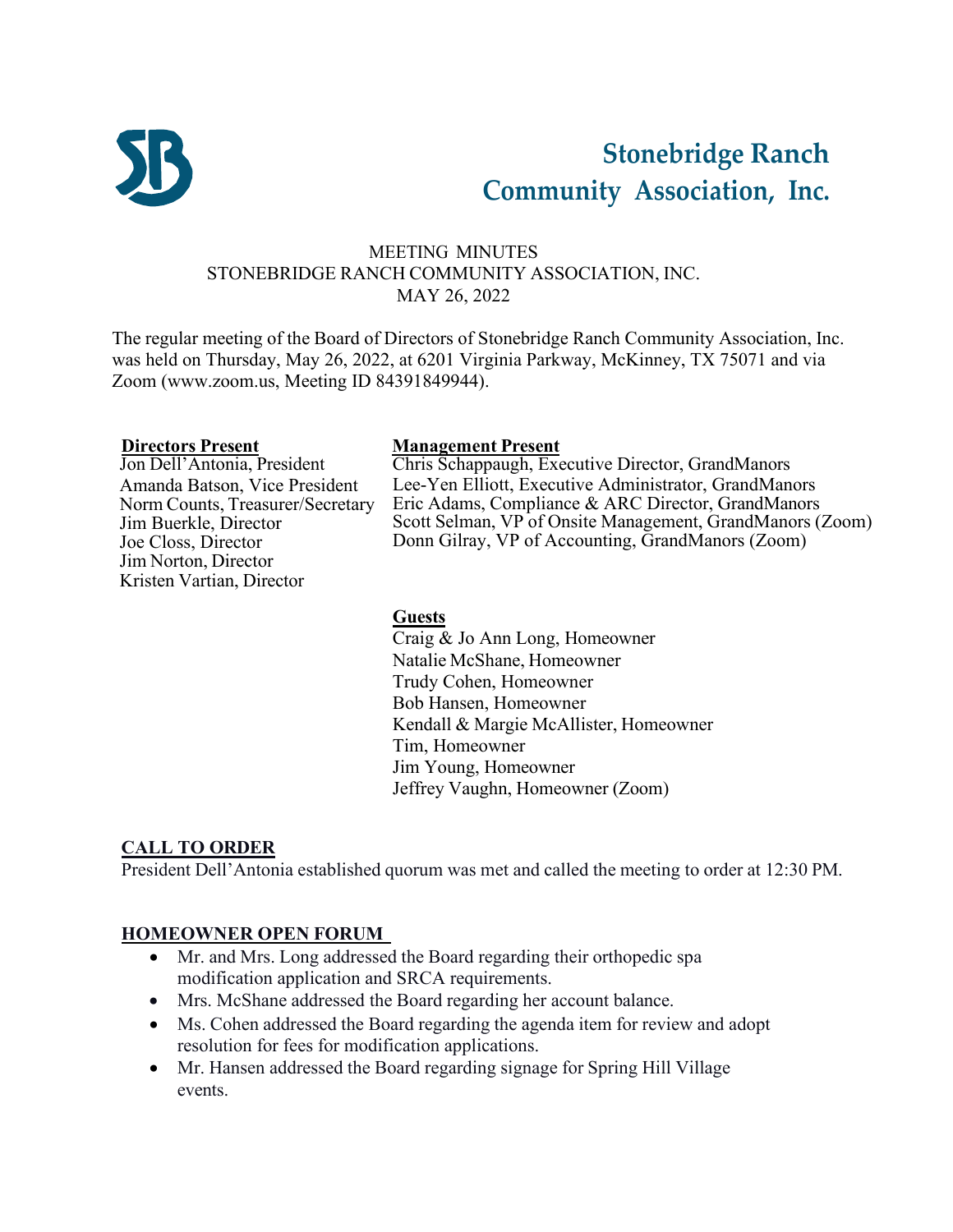#### **CONSENT AGENDA**

Director Buerkle made a motion to accept consent agenda item:

• Approve the April 28, 2022, Board of Director Meeting Minutes

Director Closs seconded; the motion passed unanimously.

Director Buerkle made a motion to accept consent agenda item:

• Ratify the Electronic Vote for Amenities Committee Member Changes

Director Norton seconded; the motion passed unanimously.

### **OLD BUSINESS**

**Board Guideline Review –** Vice President Batson made a motion to approve the following current Board Guidelines or Policies:

- Common Properties Signage Policy Updated with Revisions
- Editorial Guidelines Updated with Revisions
- Email Registration Policy Updated with Revisions
- Communications Committee Guidelines Updated with Revisions
- Official SRCA Social Media Channels Guidelines Updated with Revisions
- Social Media Interaction Policy Updated with Revisions

Director Vartian seconded; the motion passed unanimously.

**Review and Adopt a Resolution for Fees for Modifications Applications** – Director Vartian discussed an increase in select modifications applications scenarios where SRCA incurs additional internal administrative costs and/or hard costs from outside consultants and the need to charge application fees to cover costs in select scenarios: submission of application after the project commences, re-submission of incomplete application; expedited submission request; applications that need to be reviewed by an outside consultant.

Director Buerkle made a motion to accept resolution items, pending re-writes and legal review, with effective date of July 1, 2022. Director Norton seconded; the motion passed unanimously.

#### **Review the Time Saving Operational Guideline for Assessment Collections and Rescind Resolution Requiring Letter to be Sent Annually for Small Balance Accounts** –

Treasurer/Secretary Counts requested to table the discussion to allow further discussions on this topic.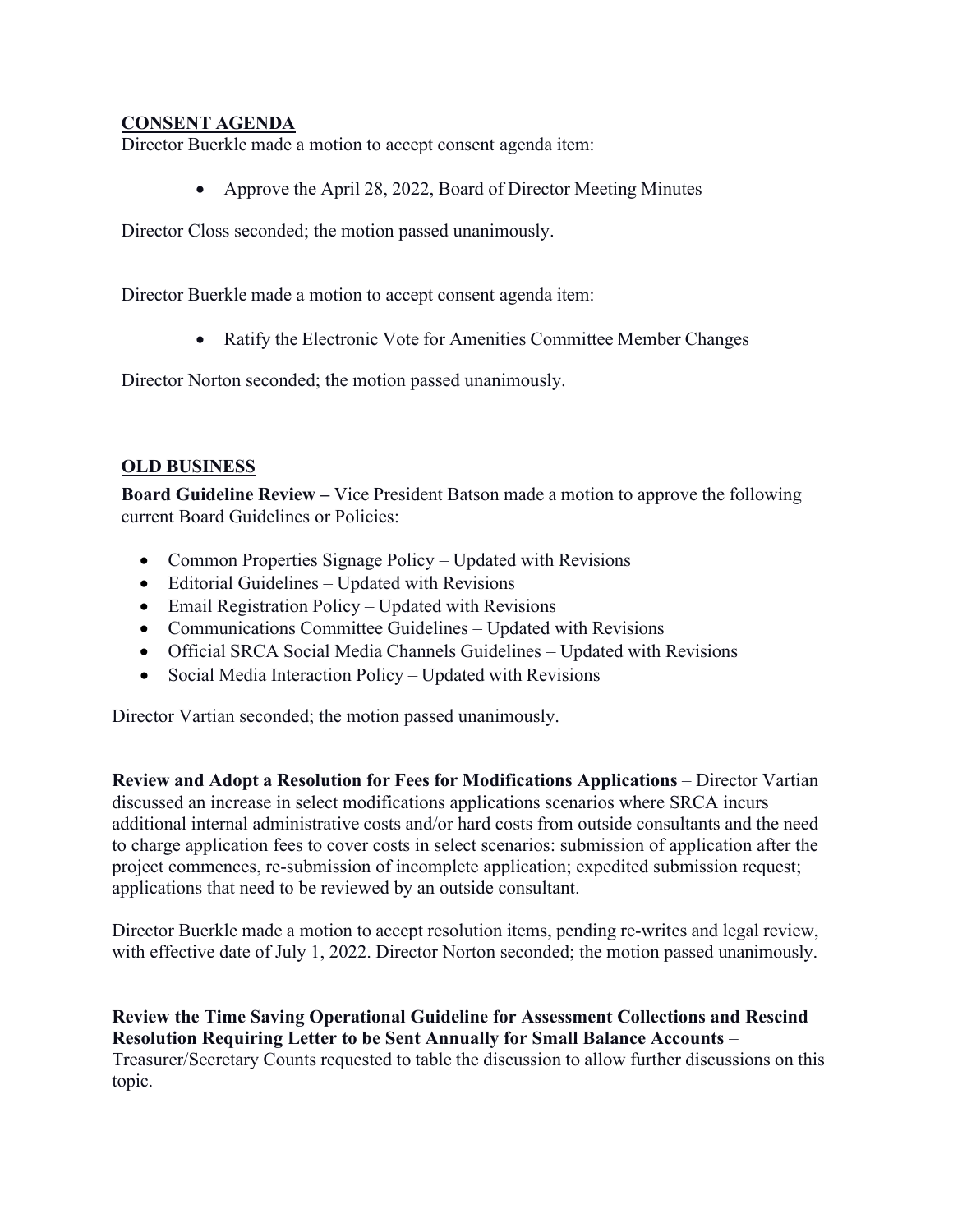**Review and Adopt a Resolution and changes to Special Case Processing for Covenant Enforcement and Fining Guideline** – Treasurer/Secretary Counts made a motion to accept a resolution and revision to current guideline to reflect Board's decision to rescind prior resolutions dealing with grand-fathered violation. Director Buerkle seconded; the motion passed unanimously.

**Review and Rescind Prior Resolution Requiring Referral to Legal Counsel If Owner has Two Board Level Fines** – Treasurer/Secretary Counts recommended rescinding operations procedure with regards to referring to legal counsel if homeowner has two Board Level Fines. Director Buerkle made a motion to accept resolution item and to have staff contact homeowners first and provide feedback to collection committee to determine if additional legal steps are required. Director Vartian seconded; the motion passed unanimously.

#### **NEW BUSINESS**

**Discuss and Act on Any Non-Confidential Items from Homeowner Open Forum** – With regards to Spring Hill Village's Memorial Day Concert signage, Director Buerkle made a motion to approve the sign to be placed this weekend  $5/26/22 - 5/28/22$  (remove by midnight) on common property at Village entrances and for Social Committee to consider developing a guideline depending on Board decision regarding use of common properties for non-sanctioned village event signage.

Director Vartian seconded; the motion passed unanimously. Vice President Batson suggested Communications Committee should review proposed signage changes

**Discuss and Review Disaster / Emergency Preparedness / Community Disturbance Plan and Assign Sections to Board for Review –** Vice President Batson discussed the need to review the plan, incorporating previous revisions of the plan and GrandManors suggested action plans. Board agreed to extend the targeted adoption date to August 2022 and Vice President Batson will revise calendar for revision and adoption.

**Review and Adopt Common Properties Use, Operations, and Maintenance Policy –** Vice President Batson and Director Buerkle discussed the need to address the use, operations, and maintenance of SRCA Common Properties and clarify Natural Areas as common property. Vice President Batson made a motion to adopt resolution and policy per amendments and amend the Covenant Enforcement and Fining Policy as needed.

Director Buerkle seconded; the motion passed unanimously. The Common Properties Use, Operations and Maintenance Policy will replace Natural Area Maintenance Guideline effective 6/1/22 after filing with Collin County.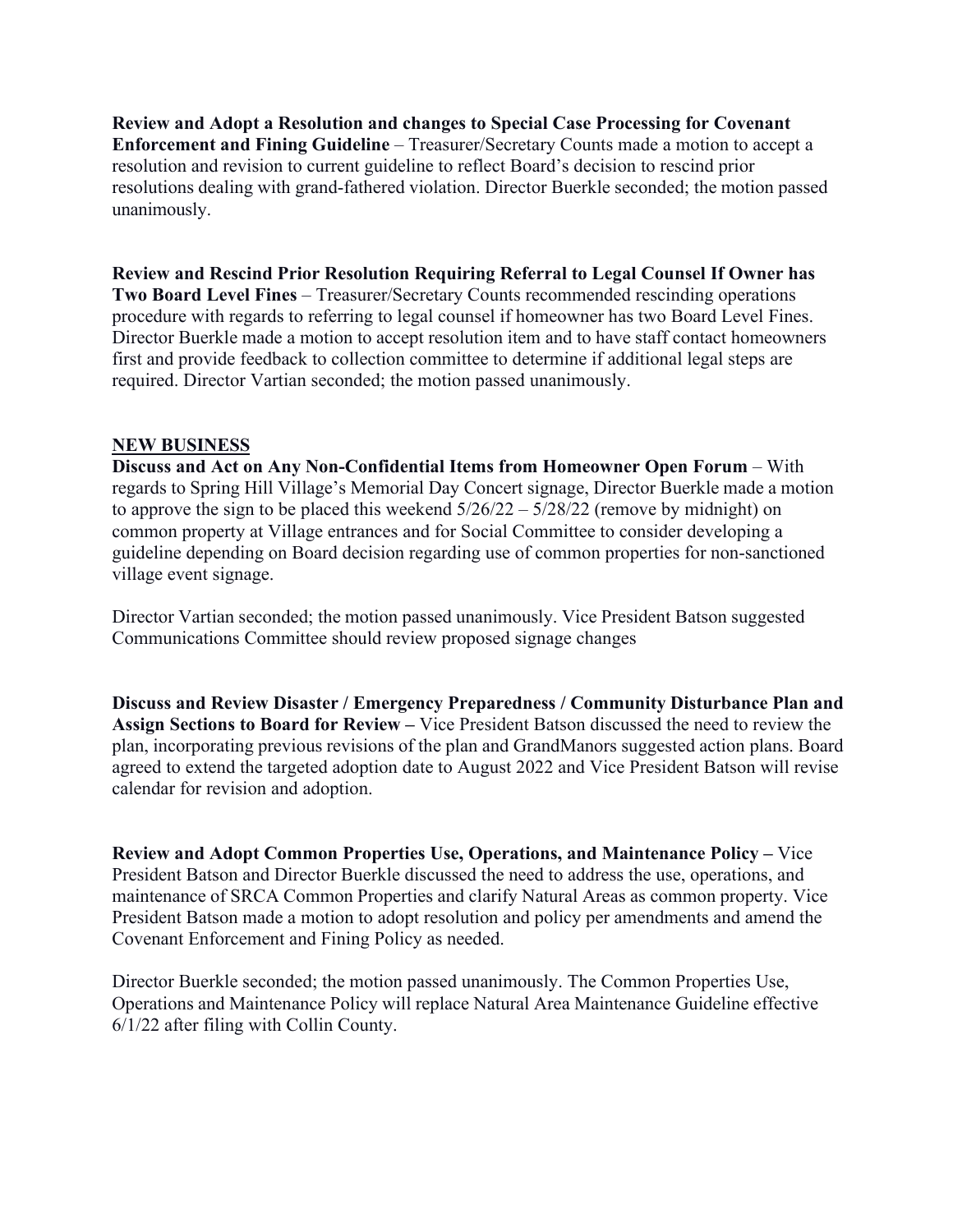**Review and Adopt a Resolution for Board Overriding Committee Decisions –** Director Vartian discussed the need to ensure committee decisions reflect SRCA guidelines, CC&Rs, strategic initiatives, etc. Director Buerkle made a motion to accept resolution as amended. Director Norton seconded; the motion passed unanimously.

# **ASSOCIATION REPORTS**

**Financial Report** – Executive Director Schappaugh, Executive Administrator Elliott and VP of Accounting Gilray reviewed the following financial reports as presented in the Board Packet. Treasurer/Secretary Counts requested for the Summary of Reserve Budget Spending report to be included in future meeting packets.

- Detailed Balance Sheet
- Schedule of Revenues and Expenses: Operating Fund, Common Property Fund, Replacement Fund
- Income Statement Variable Report
- Summary of Accounts Receivable by Type
- Restricted and Non-Restricted Investment Schedule
- Summary of Bad Debt Expense/Reserve
- Performance History Reports from Cadent Capital LLC

# **EXECUTIVE SESSION CONVENED AT 4:41 PM**

### **OPEN SESSION RECONVENED AT 6:50 PM**

**Summary of Executive Session –** Director Buerkle made a motion to approve below Summary of Board Decisions in Executive Session and move to exit Executive Session. Director Vartian seconded; the motion passed unanimously.

**Transition Report** – Board discussed possible temporary adjustments to mileage rate reimbursement and Ciranet speed.

**Status on Open Items in Ciranet Opened by Board Members or Directed to Board Members** – Board requested GrandManors to present a status summary of open items in Ciranet for review at next month's Board meeting.

**Treasurer's Forward-Looking Discussions** – Treasurer/Secretary Counts presented these reports.

**Management Dashboard** – Treasurer/Secretary Counts presented the reports.

**Violation Process Presentation** – Compliance & ARC Director presented overview of current violation process.